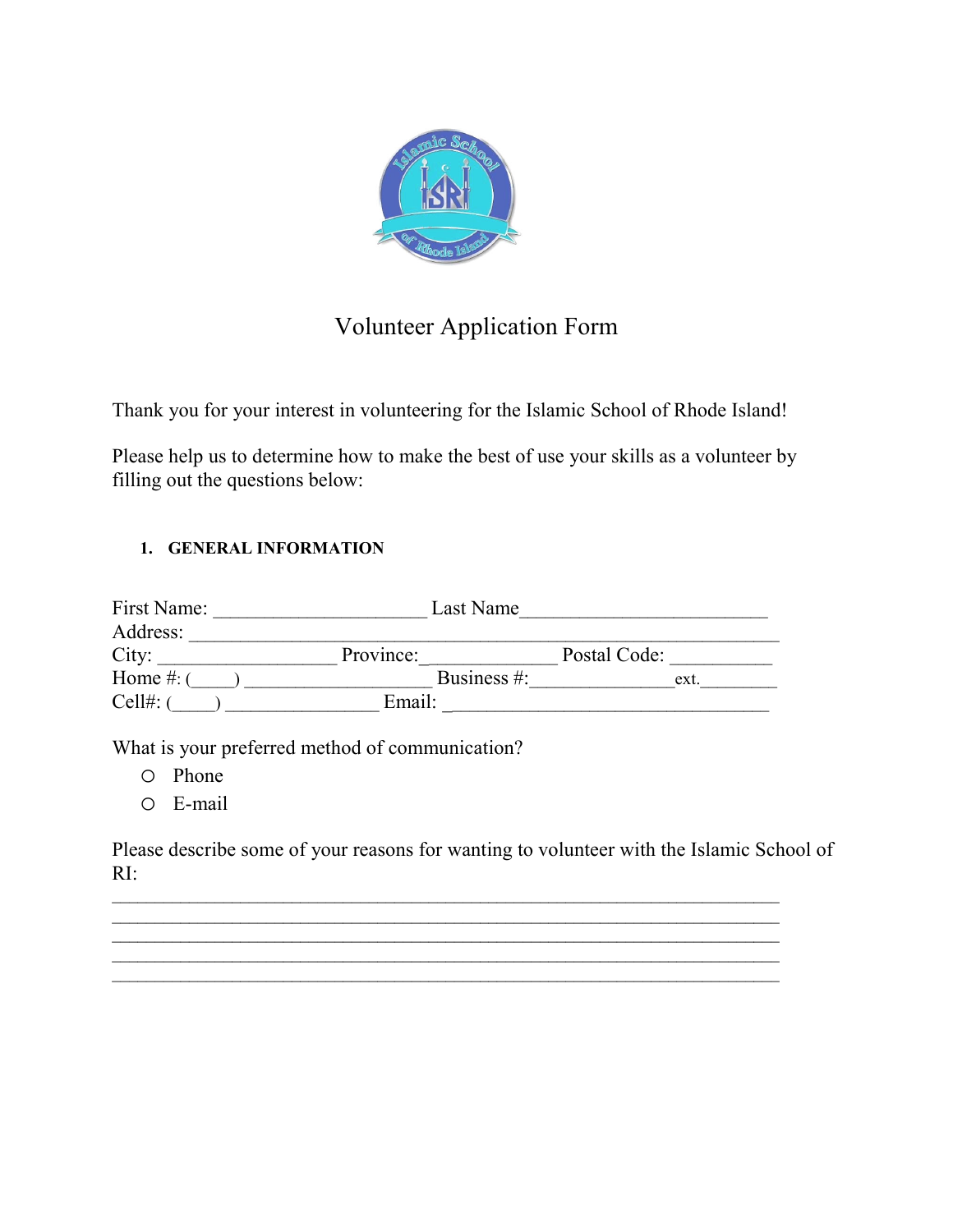**Please indicate the type of volunteering you wish to participate in:** 

### **ACADEMIC:**

- **□ Classroom Help Working with Students**
- **□ Tutoring**
- **□ Library**

## **BEHAVIOUR:**

**□ Supervision/Safety -Cafeteria -Outside supervision -Recess supervision** 

**□ Extra-Curricular Activities -Field trips -Sports -Science Fair -Camps** 

### **CELEBRATIONS:**

- **□ Fund Raising**
- **□ Setting up for events**
- **□ Decorating**
- **□ Organizing events**
- **□ Supervision during events**
- **□ Art classes**
- **□ Updating bulletin boards**